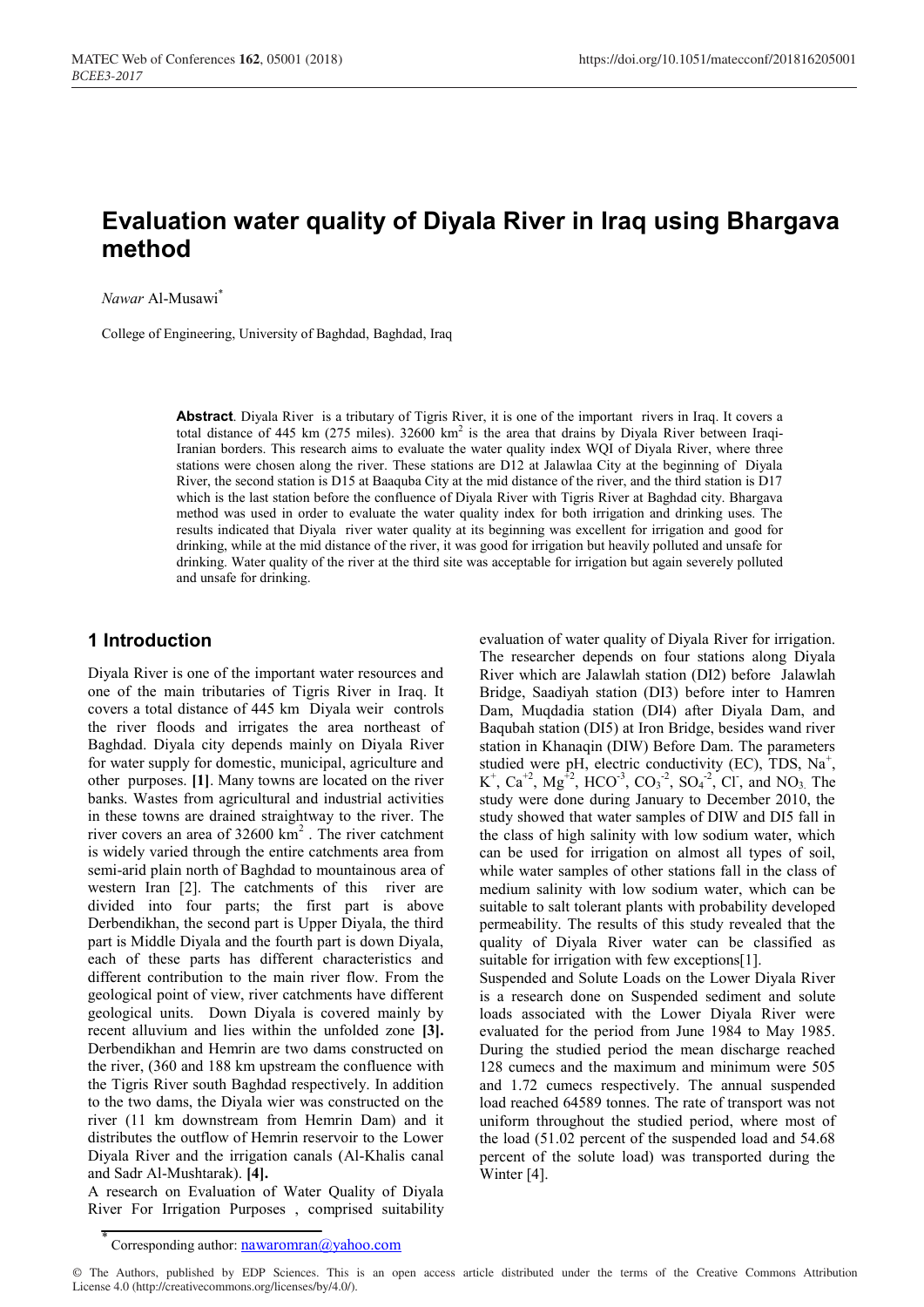**A** research dealing with the Heavy Metals in Diyala River**,** aimed to investigate the status of Diyala River water quality in Iraq with respect to the concentrations of its heavy metals by preparing the heavy metal pollution index. The locations selected were along of Diyala River, from Kalar district to the meeting with Tigris River. The study indicates that Diyala River is polluted with heavy metals. The study showed the impact of anthropogenic sources on the pollution load of the river water. [5]

A research on Spectral Analysis of Some Selected Hydrochemical Parameters of Diyala River In Iraq , has Some hydrochemical variables of Diyala River to analyze their periodicities quantify and qualify surface water and investigate the behavior of these variables.

The results appeared the variation of the factors affecting the water quality of the river in both hydrological and meteorological conditions also the impact of human activities through the area of the river basin **[3].**

Bhargava in 1983 studied WQI to evaluate the water quality for several activities in Ganga River in India and Saigon River in Vietnam using the sensitivity function method. The method transfers the values of variables according to a standard specification  $(0 - 1)$ scale. The WQI was used to classify rivers into five groups of different water activities depending on the variables which affected the WQI.

Bhargava 1983 studied the potable Water Quality Index(PWQI ) using the sensitivity function which were represented as a curve showing that the ratio of pollutant concentration to the maximum permissible concentration level had the range of  $(0 - 1)$ . He divided the variables into four groups as: biological, heavy metals, physical and organic and non- organic variables. He suggested that, for potable water supply, the WQI should be greater than 90.

Bhargava Method is one of the modern methods which is used in many countries, and it is easy for dealing with parameters for different uses by sensitivity functions curves which take the value between zero to one. The results are accumulated using the geometric mean.

## **2 Area of study**

Diyala River is one of the main water resources of Iraq and one of the most important tributaries of Tigris River in Iraq. The river passes through Diyala province northeast of Baghdad as shown in Figure 1. It covers a total distance of 445 km (275 miles). The catchment of Diyala River is located between Latitude (33° 13´00" N-35° 50´ 00" N) and Longitude (44° 30´ 00" E- 44° 50´ 00" E),

Many towns are situated on its banks, agricultural and industrial wastes are discharged in to Diyala river. The river drains 32600 km<sup>2</sup> of the area between Iraqi-Iranian borders . North of Baghdad the catchment is varied from semi-arid plain while mountainous area at western Iran **[2]**.

# **3 Methods and calculations**

In this research, Diyala River was studied for the period 2011-2016.Three stations were chosen in order to evaluate the Water Quality Index of Diyala River. The first station was D12 which is at Jalawlaa City at the beginning of the river after the Iraqi-Iranian borders. The second station was D15 at Baquba City in the middle of the river, while the third station was D17 south of Baghdad City before the confluence of Diyala River with Tigris River. The data were collected from the Operation Department [6].

For calculating the Water Quality Index (WQI), Bhargava method was used to evaluate Diyala River for irrigation and drinking uses.

The sensitivity functions can be calculated by the impact of the parameter value on water quality as in Figs 2, 3.

The sensitivity functions curves are used to evaluate the quality of river water. For instance, when the concentration of sulfate  $(SO<sub>4</sub><sup>-2</sup>)$  is 400 ppm, the s nsitivity function will be very low which makes water worse for drinking use, while the same concentration value can give sensitivity function equal to 0.6 for irrigation use which means it is acceptable 60%. **[7]**

The relative parameters for irrigation use are: TDS, pH,  $SO_4^{\text{-2}}$ , SAR, EC, and  $Cl^{\text{-1}}$ , while the relative parameters of drinking use are TDS, T.H,  $Cl^{-1}$ ,  $SO_4^{-2}$ , BOD, pH, and  $Ca<sup>+2</sup>$ . Finally; the relative parameters for industrial use are EC, T.H, and Tu.

This index is suitable for classifying rivers into five classes as shown inTable 1 and to determine the WQI for each use of different water uses depending on the variables which affect that use by geometric mean formula.

The geometric mean formula is shown below:

$$
WQI = \left[\pi_{i=1}^n \text{ } f_i(P_i)\right]^{1/n} \qquad *100 \qquad \dots \dots \dots \dots \dots \dots
$$

Where:

 $f_i$  (P<sub>i</sub>) is the sensitivity function for each variable including the effect of variable weight concentration which is related to a certain activity and varies from  $(0 -$ 1]. **[7]**

### **4 Results and discussion**

After applying the Bhargava Method for the period from 2011 to 2016, the results indicated that the first station D12 which is at Jalawlaa city after the Iraqi-Iranian borders has an excellent water quality for irrigation and good water quality for drinking as shown in Table 2 and Table3. The second station D15 which is at mid distance of Diyala River in Baquba city, the results indicated that the river has good water quality for irrigation but severely polluted water for drinking as shown in Table 4 and Table 5. D17 the last station , located at Baghdad city before the meeting of Diyala River with Tigris River, the Tables 6 and 7 indicated that the river has acceptable water quality for irrigation but severely polluted water for drinking.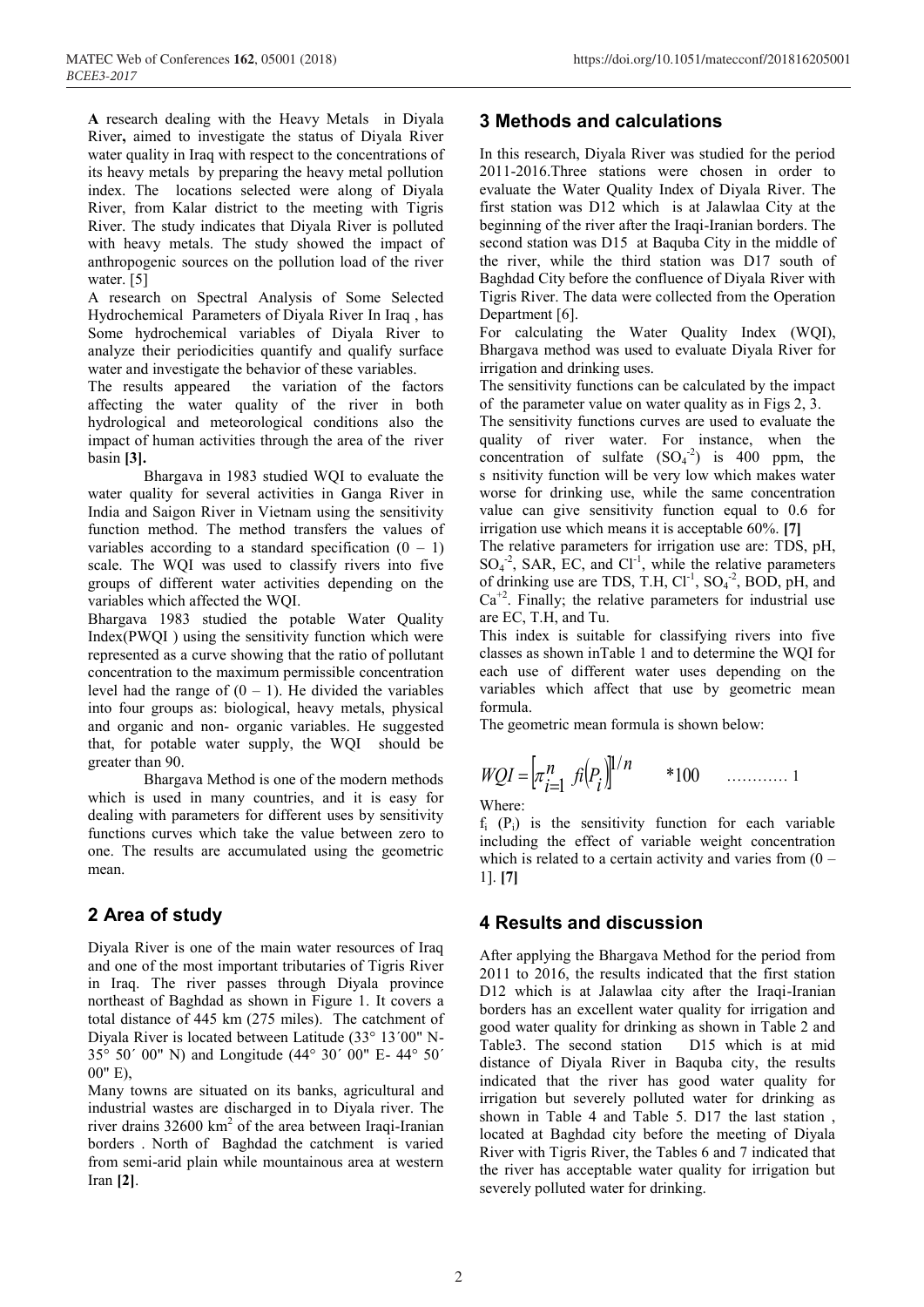Figures 4,5,6 show that the river is suitable for irrigation but unsuitable for drinking except for station D12 in Jalawlaa City. Figure 7 shows that the variation of WQI with respect to time for the three stations for irrigation uses, it is clear that the best station is D12 then D15 and D17 Figure 8 showes the variation of WQI with respect to time for the three stations for drinking uses, it is clear that only station D12 is suitable for drinking uses, and that is because of the high values of BOD concentration that was discharged to Diyala River from the mid distance of river at Baquba city until its end at Baghdad city. The zero values for the WQI shown in Tables 5 and 7 refer to the parameters concentrations were out of the range suggested by Bhargava. In other words the parameters concentration exceeded the permissible limits that were used in this method.

### **5 Conclusions**

From this research we can conclude that:

1- The first station at Jalawlaa city after the Iraqi-Iranian borders has excellent water quality for irrigation and good water quality for drinking, because it is the nearest point to the river origin and few population beside it.

2-The second station at the mid distance of Diyala River in Baquba city, has good water quality for irrigation but severely polluted water for drinking, this city considered as Diyala province center and many agricultural and industrial wastes discharged directly to the river.

3-The last station located at Baghdad city before the meeting of Diyala River with Tigris River, the river has acceptable water quality for irrigation but severely polluted water for drinking, we can conclude that the river is heavy polluted with various wastes and high concentration of BOD values affected on river water quality.

4-The heavy population and uncontrolled discharging wastes to the river affected the river water quality.

#### **6 References**

**1**. Hamza, Nahida H, Evaluation Of Water Quality Of Diyala River For Irrigation Purposes, Diyala Journal of Engineering Sciences, Vol. 05, No. 02, pp. 82-98 , December 2012, Iraq.(2012)

**2.** Al-Ansari, N. and Al-Jabbari, M, Hemrin reservoir, geological and hydrological investigation, J. of Water Res., Special Publ. No. 2, Sector 2, (1987).

**3.** Aqeel et al., S, Qusay A. Al-Suhail, Spectral Analysis of Some Selected Hydrochemical Parameters of Diyala River In Iraq , Fourteenth International Water Technology Conference, IWTC14 2010 Cairo, Egypt, (2010)

**4.** Al-Ansari, et al., Suspended and Solute Loads on the Lower Diyala River , Lulea University of Technology, (2014)https://www.researchgate.net/publication/2535184 11.

**5.** Abdullah, Enaam, Evaluation of Surface Water Quality Indices for Heavy Metals of Diyala River-Iraq, Journal of Natural Sciences Research,ISSN 2224-3186 (Paper) ISSN 2225-0921 (Online), Vol.3, No.8, Iraq.(2013)

**6.** Documented data, Operation department, Water Resources Ministry, Baghdad, Iraq.(2016)

**7.** Bhargava, D. S., Use of a water quality index for river classification and zoning of the Ganga River. *Environmental Pollution*, B6, 51–67.(1983)

**Table 1.** Bhargava classification for Water quality

| A. Class | B. WQI Value | C. Water<br>Quality |
|----------|--------------|---------------------|
|          | $100 - 90$   | Excellent           |
| Н        | $89 - 65$    | Good                |
| Ш        | $64 - 35$    | Acceptable          |
| V        | $34 - 11$    | Polluted            |
| IV       | Less than 10 | Severe Polluted     |



Fig. 1. Diyala River map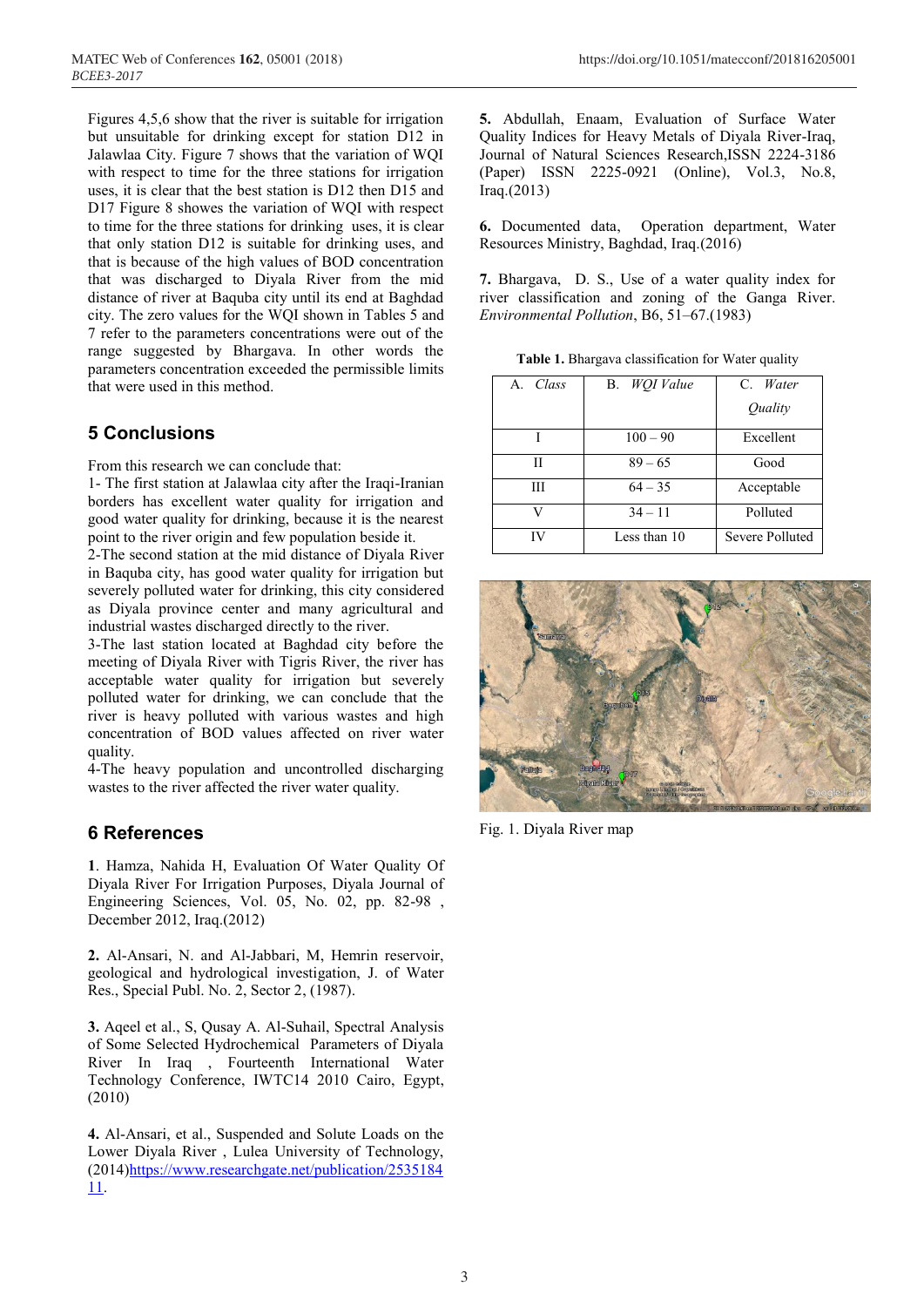

**Figure 2** Sensitivity functions curves according to Bhargava for irrigation use



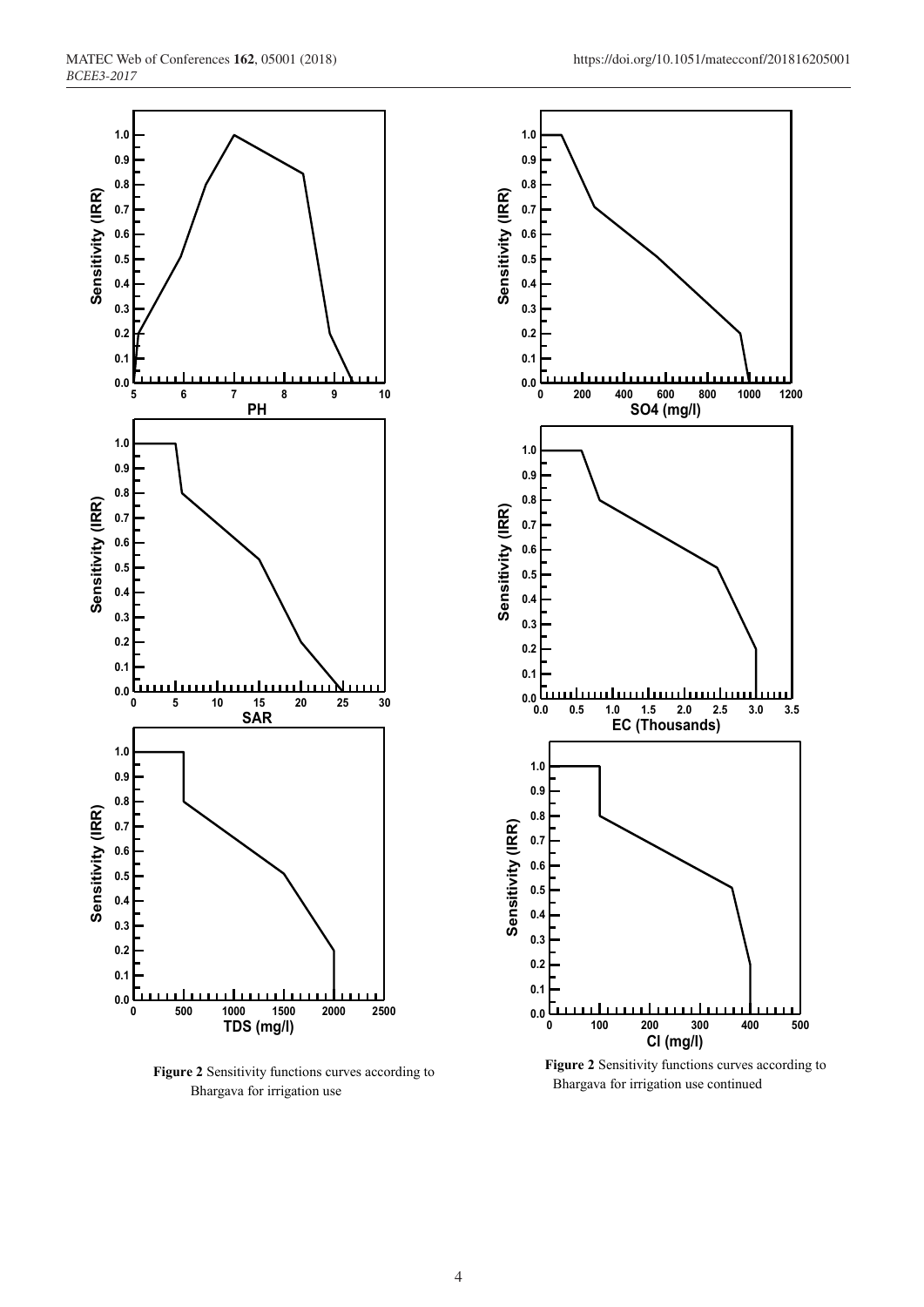

Figure 3 Sensitivity functions curves according to Bhargava for drinking use



Figure 3 Sensitivity functions curves according to Bhargava for drinking use continued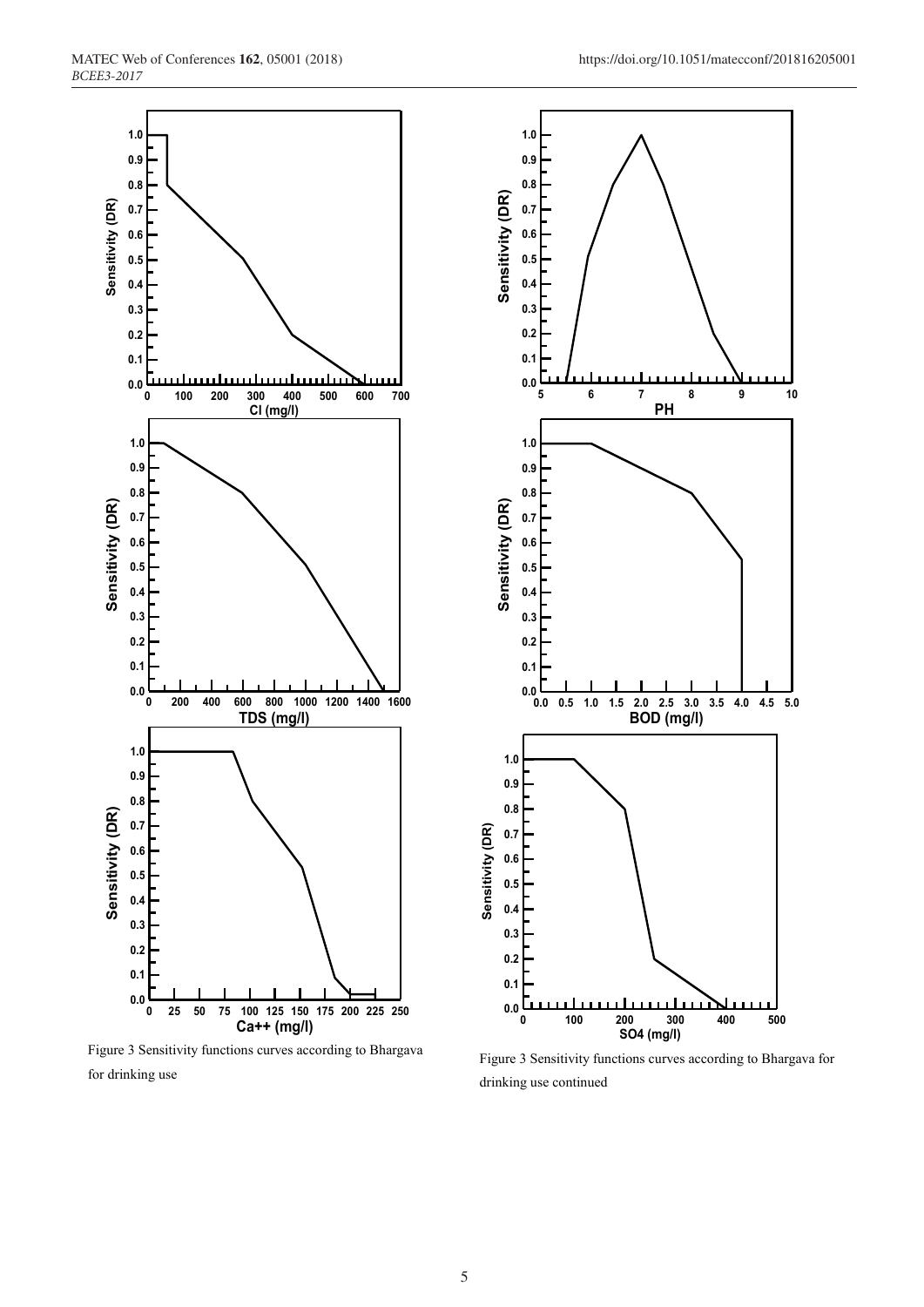

Figure 3 Sensitivity functions curves according to Bhargava for drinking use continued

**Table 2** The relative sensitivity functions for the parameters of irrigation uses for station D12

| Year | SAR | EC   | <b>TDS</b> | Cl    | pН   | SO <sub>4</sub> | WQI   | <b>Class</b> |
|------|-----|------|------------|-------|------|-----------------|-------|--------------|
| 2011 | 1   | 1    | 1          | 1     | 0.95 | 1               | 99.15 |              |
| 2012 | 1   | 1    | 1          |       | 0.94 |                 | 98.98 |              |
| 2013 | 1   | 1    | 1          |       | 0.9  | 1               | 98.27 |              |
| 2014 | 1   | 0.95 | 1          | 1     | 0.9  | 0.9             | 95.74 |              |
| 2015 | 1   | 1    | 1          | 0.761 | 1    | 1               | 95.55 |              |
| 2016 |     |      |            |       |      | 0.733           | 94.95 |              |

**Table 3** The relative sensitivity functions for the parameters of drinking uses for station D12

| Year | Ph   | TН   | <b>TDS</b> | Ca | Cl | SO <sub>4</sub> | <b>BOD</b> | WOI   | <b>Class</b>   |
|------|------|------|------------|----|----|-----------------|------------|-------|----------------|
| 2011 | 0.89 | 0.24 | 0.9        |    | 1  | 0.85            | 0.53       | 70.48 | 2              |
| 2012 | 0.75 | 0.4  | 0.9        |    |    | 1               | 0.55       | 76.13 | 2              |
| 2013 | 0.75 | 0.4  | 0.9        |    |    | 0.95            | 0.54       | 75.38 | $\overline{2}$ |
| 2014 | 0.7  | 0.3  | 0.94       |    |    | 0.9             | 0.56       | 71.89 | 2              |
| 2015 | 0.79 | 0.3  | 0.9        |    |    | 0.9             | 0.55       | 72.66 | 2              |
| 2016 | 0.88 | 0.23 | 0.9        |    |    | 0.9             | 0.54       | 70.87 | $\overline{c}$ |

**Table 4** The relative sensitivity functions for the parameters of irrigation uses for station D15

| $\frac{1}{2}$ |            |      |            |      |      |                 |       |                         |  |
|---------------|------------|------|------------|------|------|-----------------|-------|-------------------------|--|
|               |            |      |            |      |      |                 |       | <b>Clas</b>             |  |
| Year          | <b>SAR</b> | EС   | <b>TDS</b> | Cl   | pН   | SO <sub>4</sub> | WOI   | s                       |  |
| 2011          |            | 0.7  | 0.75       | 0.8  | 0.94 | 0.9             | 84.17 |                         |  |
| 2012          |            | 0.68 | 0.69       | 0.7  | 0.94 | 0.69            | 77.29 |                         |  |
| 2013          | 0.79       | 0.73 | 0.69       | 0.69 | 0.95 | 0.68            | 74.79 |                         |  |
| 2014          | 0.78       | 0.7  | 0.68       | 0.72 | 0.94 | 0.67            | 74.32 |                         |  |
| 2015          | 0.65       | 0.65 | 0.65       | 0.69 | 0.95 | 0.6             | 69.02 | $\overline{\mathbf{c}}$ |  |
| 2016          | 0.65       | 0.59 | $\theta$   | 0.61 | 0.94 | 0.59            | 68.97 | $\overline{c}$          |  |

**Table 5** The relative sensitivity functions for the parameters of drinking uses for station D15

|      |      |                  | ~            |      |      |                 |                  |          |              |
|------|------|------------------|--------------|------|------|-----------------|------------------|----------|--------------|
| Year | рH   | TH               | <b>TDS</b>   | Ca   | Cl   | SO <sub>4</sub> | <b>BOD</b>       | WOI      | <b>Class</b> |
| 2011 | 0.7  | $\mathbf{0}$     | 0.71         | 0.58 | 0.79 | 0.88            | $\theta$         | $\theta$ | 5            |
| 2012 | 0.7  | $\boldsymbol{0}$ | 0.55         | 0.49 | 0.78 | 0.2             | $\boldsymbol{0}$ | $\theta$ | 5            |
| 2013 | 0.75 | $\theta$         | 0.54         | 0.49 | 0.6  | 0.09            | $\theta$         | $\theta$ | 5            |
| 2014 | 0.7  | $\boldsymbol{0}$ | 0.56         | 0.49 | 0.78 | 0.09            | $\theta$         | $\theta$ | 5            |
| 2015 | 0.75 | $\theta$         | 0.35         | 0.45 | 0.78 | $\mathbf{0}$    | $\theta$         | $\theta$ | 5            |
| 2016 | 0.75 | $\theta$         | $\mathbf{0}$ | 0.1  | 0.5  | $\mathbf{0}$    | $\theta$         | $\theta$ | 5            |

**Table 6** The relative sensitivity functions for the parameters of irrigation uses for station D17

| $\sim$ |            |      |            |           |      |                 |            |              |
|--------|------------|------|------------|-----------|------|-----------------|------------|--------------|
| Year   | <b>SAR</b> | EC   | <b>TDS</b> | <b>Cl</b> | pН   | SO <sub>4</sub> | <b>WOI</b> | <b>Class</b> |
| 2011   | 0.25       | 0.28 | 0.24       | 0.55      | 0.95 | 0.45            | 39.68      | 3            |
| 2012   | 0.25       | 0.29 | 0.25       | 0.54      | 0.95 | 0.39            | 39.21      | 3            |
| 2013   | 0.46       | 0.29 | 0.3        | 0.54      | 0.94 | 0.44            | 45.57      | 3            |
| 2014   | 0.45       | 0.5  | 0.6        | 0.56      | 0.95 | 0.43            | 56.03      | 3            |
| 2015   | 0.2        | 0.56 | 0.62       | 0.63      | 0.94 | 0.43            | 51.05      | 3            |
| 2016   | 0.55       | 0.6  | 0.64       | 0.71      | 0.9  | 0.45            | 62.71      | 3            |

**Table 7** The relative sensitivity functions for the parameters of drinking uses for station D17

| $\alpha$ and $\alpha$ and $\alpha$ and $\alpha$ and $\alpha$ and $\alpha$ and $\alpha$ and $\alpha$ and $\alpha$ and $\alpha$ and $\alpha$ and $\alpha$ and $\alpha$ and $\alpha$ and $\alpha$ and $\alpha$ and $\alpha$ and $\alpha$ and $\alpha$ and $\alpha$ and $\alpha$ and $\alpha$ and $\alpha$ and $\alpha$ and $\alpha$ |      |              |              |      |      |                 |              |              |              |  |
|----------------------------------------------------------------------------------------------------------------------------------------------------------------------------------------------------------------------------------------------------------------------------------------------------------------------------------|------|--------------|--------------|------|------|-----------------|--------------|--------------|--------------|--|
| Year                                                                                                                                                                                                                                                                                                                             | рH   | TH           | <b>TDS</b>   | Ca   | Cl   | SO <sub>4</sub> | <b>BOD</b>   | WQI          | <b>Class</b> |  |
| 2011                                                                                                                                                                                                                                                                                                                             | 0.8  | $\mathbf{0}$ | $\mathbf{0}$ | 0.58 | 0.33 | $\theta$        | $\mathbf{0}$ | $\theta$     | 5            |  |
| 2012                                                                                                                                                                                                                                                                                                                             | 0.8  | $\mathbf{0}$ | $\mathbf{0}$ | 0.34 | 0.31 | $\theta$        | $\mathbf{0}$ | $\mathbf{0}$ | 5            |  |
| 2013                                                                                                                                                                                                                                                                                                                             | 0.75 | $\theta$     | $\theta$     | 0.36 | 0.31 | $\theta$        | $\theta$     | $\theta$     | 5            |  |
| 2014                                                                                                                                                                                                                                                                                                                             | 0.8  | $\mathbf{0}$ | $\Omega$     | 0.44 | 0.41 | $\theta$        | $\theta$     | $\theta$     | 5            |  |
| 2015                                                                                                                                                                                                                                                                                                                             | 0.75 | $\mathbf{0}$ | $\theta$     | 0.05 | 0.15 | $\theta$        | $\theta$     | $\theta$     | 5            |  |
| 2016                                                                                                                                                                                                                                                                                                                             | 0.65 | $\theta$     | 0.24         | 0.58 | 0.63 | $\theta$        | 0            | $\theta$     |              |  |